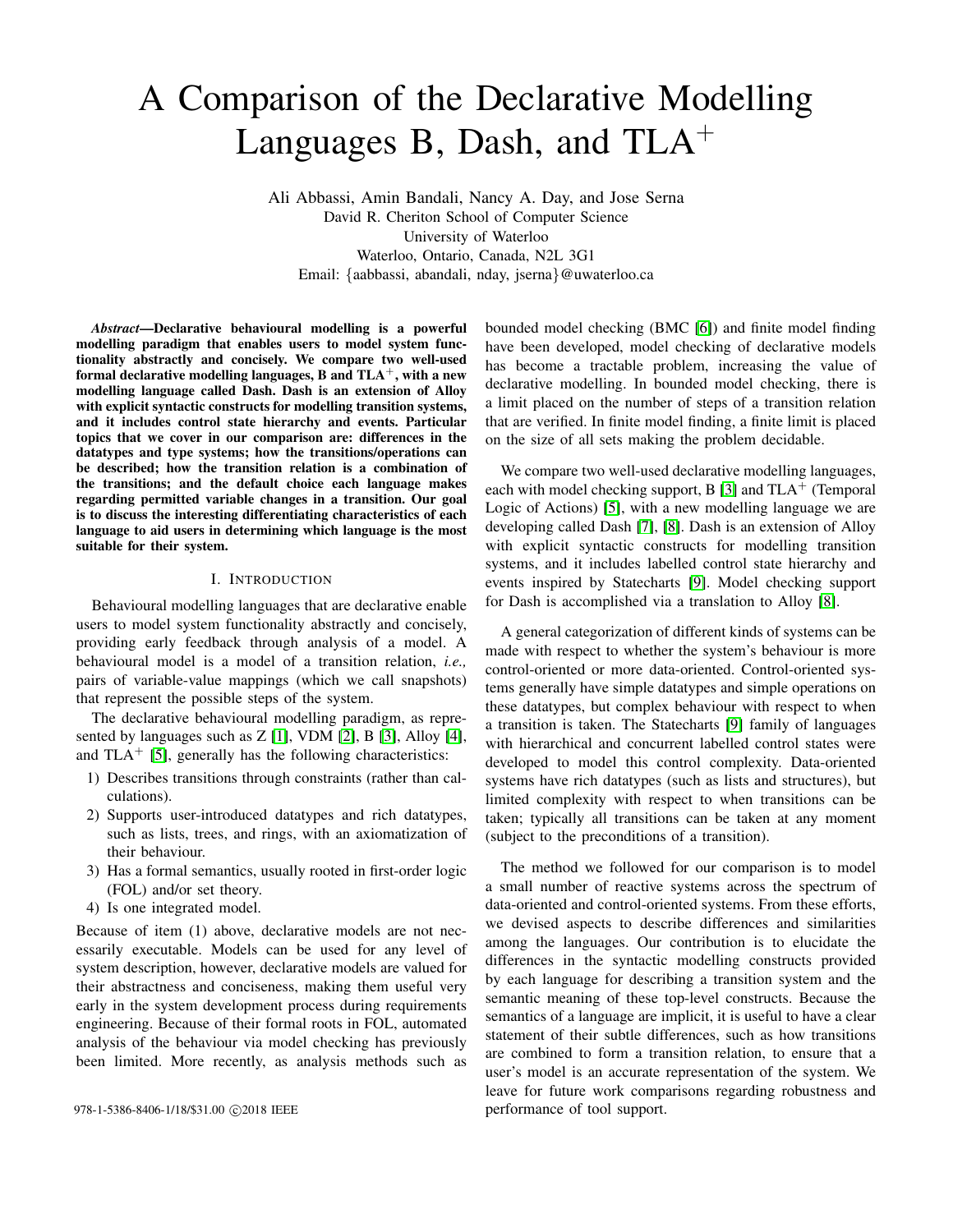#### II. BACKGROUND

The purpose of all three languages we compare is to represent a unique transition system, *i.e.,* a description of dynamic system behaviour specifying how the model moves from one variable to value mapping, called a snapshot, to another. Each of these moves is one transition. All the languages we compared are intended to describe abstract behaviour. Thus, they are all built on first-order logic and set theory to describe rich datatypes (*e.g.,* uninterpreted types, relations/tables, functions). The behaviour of the functions and relations can be uninterpreted (*i.e.,* unconstrained), semi-interpreted (*i.e.,* partly axiomatized) or completely interpreted (*i.e.,* defined). All of the languages allow models to be written without describing the size of sets (the scopes); the scopes may need to be chosen for analysis. In each language, there is a method for describing snapshots and transitions. In all languages the package of behaviour in a transition is atomic (*i.e.,* transitions cannot interfere with each other). Next, we provide a brief overview of each of the languages. We show examples of the languages in Section [IV.](#page-3-0)

## *A. B*

The B language describes software systems formally as interacting abstract machines. It was first developed by Abrial, and has continued to be developed for commercial usage. The backbone of B is first-order logic and set theory. Sets can be specified using set comprehension, or set operations such as Cartesian product, intersection, power set, *etc.*, and can be used for updating a variable's value, and creating constraints. Predicates can be axiomatized or defined using propositional logic operations and set predicates such as membership, subset, *etc.* Relations over sets are elements of the Cartesian product of sets. Functions can be declared explicitly by using functionspecific type syntax (for partial, total, surjective functions *etc.*), or implicitly by restricting relations.

Each abstract machine is comprised of multiple sections that together describe a model. Each abstract machine starts with the keyword **MACHINE**, which is followed by the name of the machine and ends with the **END** keyword. The keyword **SETS** begins a section that declares the sets used in the model. Sets can be used as types in B with the ':' syntax in the **INVARIANT** section, which is called a membership predicate. Subtyping is not supported explicitly but can be achieved using predicates. If the type of the sets in an operation does not match, B's typechecker will raise an error. The elements of a set can be enumerated where it is introduced, or later can be constrained in the operations or invariants.

The section on **CONSTANTS** declares the constant (unchanging) elements of a model. The **PROPERTIES** section contains constraints on constants. Snapshot elements are declared under the keyword **VARIABLES**. The **INVARIANT** section contains constraints that must be proven to hold in every snapshot of a model. The type constraints for variables must be stated in this section as membership predicates. The **ASSERTIONS** section contains the properties to be checked. The initial snapshot of a model is described under the **INITIALISATION**

keyword using assignments. And finally, transitions are specified using operations under the **OPERATIONS** keyword. The postconditions of an operation are *generalized substitutions* of new values of snapshot elements. Various statements are allowed in these substitutions, such as skip, assignment, nondeterministic assignment from sets, and precondition followed by postcondition. Any of these can be combined in parallel or sequential order.

B provides users with the ability to further refine their abstract machines, as they progress in a project, but we did not use this facility in our study.

We used the ProB [\[10\]](#page-9-9) tool for model checking our B models. Another tool for B is AtelierB [\[11\]](#page-9-10).

#### *B. Dash*

Dash is a new language that we are developing for writing declarative behavioural models; it combines the abstractions of first-order logic and set theory with common control-oriented modelling constructs such as labelled control state hierarchy and named events. Dash is an extension to the Alloy language for describing behavioural models.

In Dash, a transition has a labelled control state as its source and destination. The control state hierarchy is described in a nested manner where **state** means a basic state or OR-state and **conc state** means an AND-state. Some parts of Dash can be described graphically using standard Statecharts notation (as in [2\)](#page-3-1), however, for generality, Dash is a textual language. In Dash, a transition has the following structure:

```
1 trans <name> {
2 from <src state>
3 on <trigger_event>
4 when <guard condition>
5 goto <dest_state><br>6 do <action>
     do <action>
7 send <generated_event>
8 }
```
Every part of a transition is optional, and if not present, the meaning is given by the context. The **from** part indicates the source state of a transition while the **goto** part describes the destination state; if either of these parts is omitted, its value is the most immediate state that contains the transition definition. The **on** part describes the event that triggers a transition and the **when** part specifies the guard condition. The action of a transition is specified using the **do** keyword and any internal events generated are stated using **send**. Guard conditions and actions are described using Alloy syntax where unprimed variables names refer to the values of snapshot elements in the source snapshot and primed variable names are the values in the destination snapshot. Alloy formulas include set operators and make extensive use of the join (.) operator since everything in Alloy is a set (scalars are represented as singleton sets).

Inside a state, Dash supports the declaration of the snapshot elements using Alloy's types. In a declaration, the keyword **env** designates a snapshot element as a monitored variable. The value of a controlled variable can be modified by actions of transitions, whereas the value of monitored variables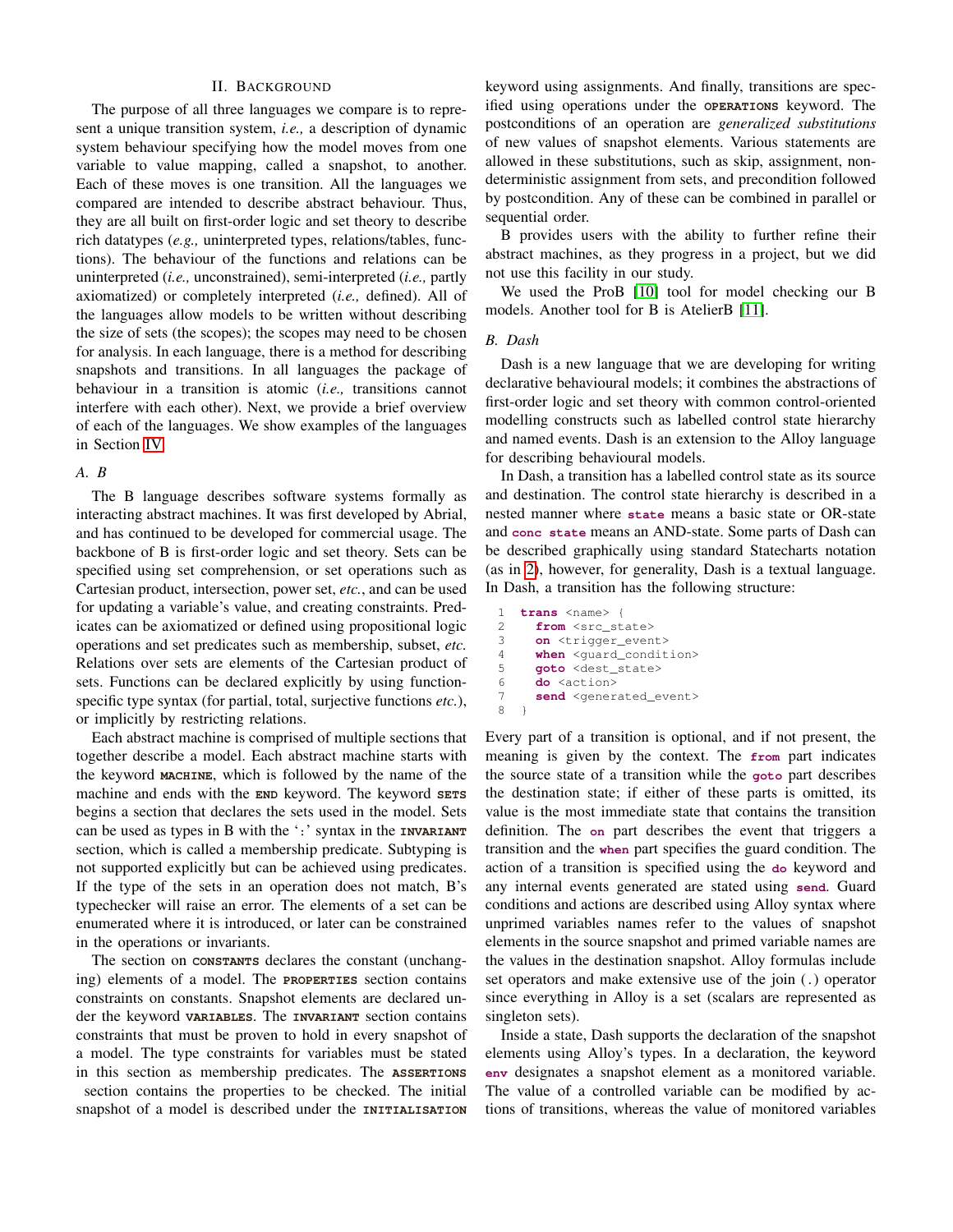changes non-deterministically. The keyword **event** introduces named events, such as "button pushed", which are names for occurrences at a moment in time that can trigger a transition. In Dash, labelled control states are used as namespaces so different snapshot elements can have the same name as long as they are not declared in the same control state. Constants are declared outside of states using Alloy syntax.

Dash follows the usual semantics of Statecharts: transitions from states higher in the hierarchy have priority over those lower in the hierarchy, and concurrent states can each take one transition in response to an environmental input forming big steps (consisting of multiple transitions).

We used tools that we developed for Dash to translate Dash to Alloy and used the Alloy Analyzer for model checking [\[8\]](#page-9-7). Our tools are built using Xtext  $[12]$ <sup>[1](#page-2-0)</sup>.

## *C. TLA*<sup>+</sup>

 $TLA<sup>+</sup>$  is a formal specification language developed by Leslie Lamport, based on the idea that using simple mathematics is the best way to write formal descriptions; and that a specification language should provide the bare minimum required for writing simple mathematics to describe systems precisely. TLA $^+$  has first-order logic with an untyped classical set theory as its modelling language.

 $TLA<sup>+</sup>$  specifications are organized into modules, each of which can *extend* (import) other modules. The most common sections in a TLA<sup>+</sup> module are **CONSTANTS**, **VARIABLES**, and **ASSUME** blocks, and two-snapshot predicates (operators) called actions, which are transitions. Users must create a top-level transition relation combining two-snapshot predicates. In addition to propositional and predicate logical connectives,  $TLA<sup>+</sup>$ has built-in operators for working with various datatypes: typical set operations from set theory (*e.g.*,  $\in$ ,  $\cup$ , and  $\subseteq$ ), functions, as well as records and tuples, both of which are syntactic sugar on top of functions.

We used the tools in the TLA Toolbox, which includes the SANY parser and semantic analyzer for TLA $^+$  [\[13\]](#page-9-12), the TLC model checker [\[14\]](#page-9-13), [\[13\]](#page-9-12), the PlusCal algorithm language  $[15]$ , the TLAT<sub>EX</sub> pretty printer  $[13]$ , and the TLAPS (TLA<sup>+</sup> Proof System) [\[16\]](#page-9-15). TLA<sup>+</sup> supports model refinement. Note that even though the TLAT<sub>EX</sub> pretty printer is usually used for typesetting  $TLA<sup>+</sup>$  specifications, for the purposes of consistency with the other two languages discussed in this paper,  $TLA<sup>+</sup>$  excerpts are shown in ASCII notation, as input by a modeller.

#### III. METHODOLOGY

To compare the three languages, we chose a variety of small examples across the range of data-oriented to controloriented systems. All the examples correspond to reactive systems in that they interact with their environment and either do not have a final snapshot or have a final snapshot with a loop. Strongly data-oriented models have rich datatypes (such as tables/relations that change over time), but limited

<span id="page-2-0"></span><sup>1</sup>Our tool is available online at<http://129.97.7.33:8080/dash/>



<span id="page-2-1"></span>Fig. 1. Range of Models

need for specifying when a transition is relevant. Strongly control-oriented models have limited datatypes (*e.g.,* numbers, Booleans, arrays of fixed size), but are rich in their need to describe when a transition is relevant, typically dependent on modes and priorities. Some languages implicitly, through their semantics, control whether a transition is examined to see if it can be taken in a step (*e.g.,* the semantics of hierarchical control states of Statecharts determine whether a transition is relevant or not); other languages require users to explicitly encode any such relevancy requirements.

Figure [1](#page-2-1) shows our evaluation of where our six examples fit on the spectrum of data-oriented to control-oriented. For each of these examples, we created a model in each of the three languages. It is difficult to judge them for equivalence because they do not have exactly the same snapshot space, depending on what variables are chosen for the snapshot (*e.g.,* control state hierarchy) and how the behaviour was allocated to transitions. It was important to allow each modeller to describe the behaviour in the way that was the most natural in the language. We used two methods to check their equivalence: 1) inspection and discussion; and 2) verification of approximately the same set of temporal properties in each model, some of which were domain-independent properties. Since the tools varied in whether they supported LTL (Linear Temporal Logic) or CTL (Computation Tree Logic), our properties are not necessarily exactly the same in the different languages.

The EHealth example (originally in [\[17\]](#page-9-16)) resides at the far left end of the characterization spectrum, as it uses rich datatypes like sets and tuples and has no need for controlling when a transition is relevant beyond preconditions. EHealth is an electronic health system that ensures that medications prescribed to patients are safe, by keeping track of the known dangerous interactions between the medications recorded in the system. The system allows a transition adding a medication to a patient's prescription if and only if it does not interact dangerously with any of the other medication previously prescribed to that patient. We formulated and checked that this safety property is an invariant of the system.

The farmer puzzle example is a famous puzzle in which a farmer wants to move his animals and a bag of seeds without any of them being eaten by any other. The transitions are the possible moves of the farmer. The puzzle example fits just after EHealth in our spectrum. This example does not have any events or concurrency. The only control required on when a transition is relevant is the location of the farmer.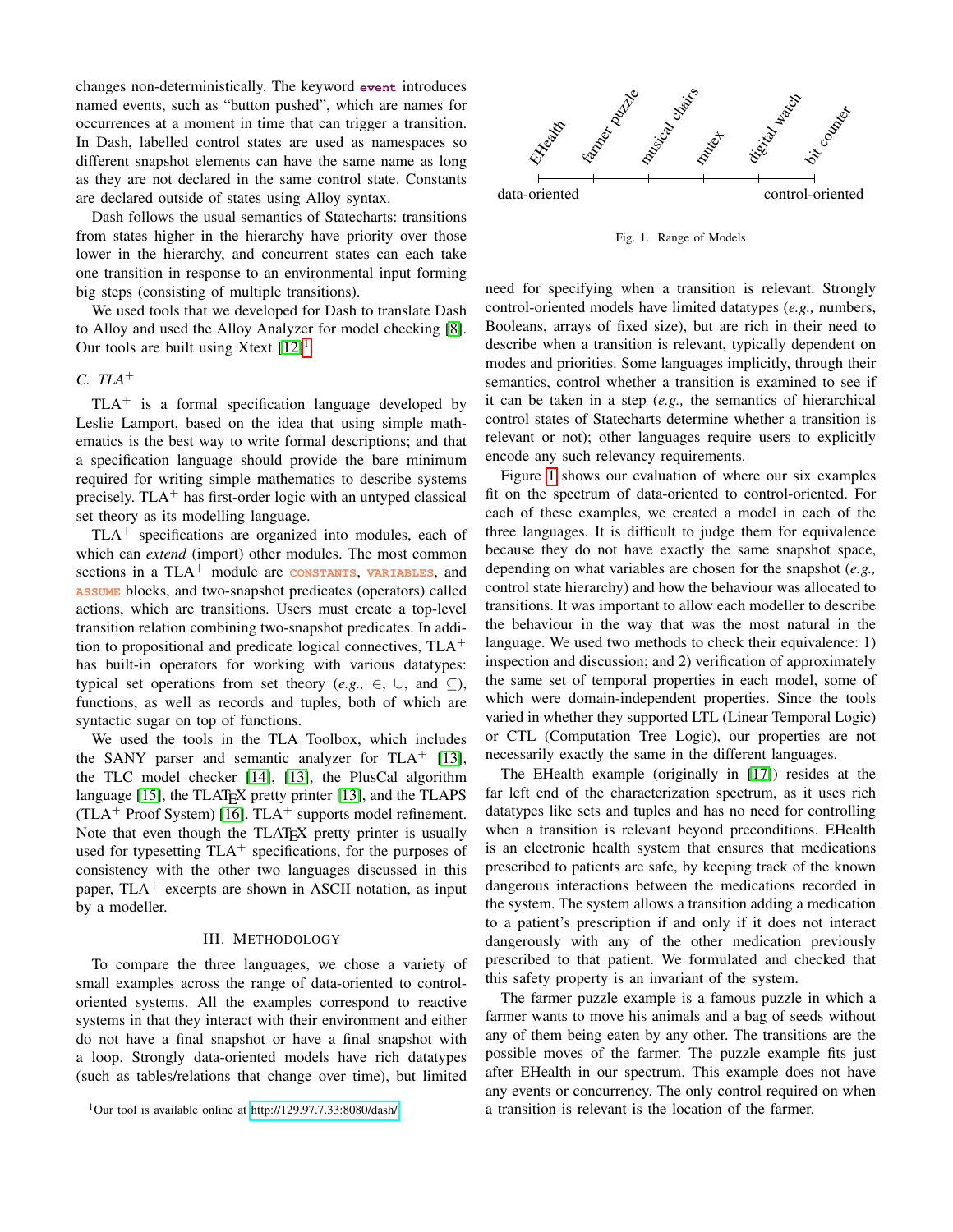

<span id="page-3-1"></span>Fig. 2. Model of a two-bit counter

The musical chairs example (originally in [\[18\]](#page-9-17) and modelled in Alloy in [\[19\]](#page-9-18)) resides somewhere in the middle of the characterization spectrum. The modes of the game (players are sitting, walking, *etc.*) are represented using control states, and it has interesting datatypes to represent the mapping between the players of the game and the chairs they sit on. We checked some safety and liveness properties.

The mutex example is a well-used example for preventing two concurrent processes from entering their shared section at the same time. On our spectrum, the mutex example is located after the musical chairs example, because there is more complexity in when a transition is relevant than in musical chairs and its datatypes are fairly simple.

The digital watch example is an adaptation of Harel's model [\[9\]](#page-9-8). The model hierarchically decomposes a watch's behaviour, and makes extensive use of environmental events for the buttons of the watch to enable transitions. We verified some reachability properties.

The bit counter example (adopted from [\[20\]](#page-9-19)) models a two bit counter with concurrent states for each bit. The control state hierarchy of the model is depicted in Figure [2](#page-3-1) using standard Statecharts notation. The bit counter example is a good representative of a control-oriented model because it naturally utilizes state hierarchy, concurrency, and cascading effects between concurrent regions from an environmental input. We checked that the model always reacts to environmental events, and that operations are successfully completed.

Prior to our work, the musical chairs, digital watch and bit counter examples had previously been done in Dash by us; the mutex example existed in B and  $TLA^+$  by other authors; and the EHealth example had previously been done by one of our authors in  $TLA^+$ . All the other models were created for this paper. Our models are available at: [https://cs.uwaterloo.](https://cs.uwaterloo.ca/~nday/models/2018-modre) ca/<sup>∼</sup>[nday/models/2018-modre](https://cs.uwaterloo.ca/~nday/models/2018-modre) .

#### IV. COMPARISON

<span id="page-3-0"></span>In the next sections, we describe the differences and similarities we observed as we modelled our examples in the various languages.

#### *A. Datatypes, Typechecking, Snapshot Declaration*

Each language supports datatypes that describe the possible values for either snapshot variables or constants. All the languages support the declaration of uninterpreted sets/types, which are critically important in the formal description of requirements at an abstract level. To compare the languages, Figure [3](#page-4-0) shows an equivalent snapshot declaration in each language.

In B, sets are declared in the **SETS** section and the names of the snapshot elements are listed in the **VARIABLES** section. The types of variables are included under **INVARIANT** (which must be proven). Scalars are permitted as on line [17](#page-4-1) as well as set types (using the power set as a type). The types of snapshot variables (the expressions following the ':') are called membership predicates and can be described using a rich syntax. There is no explicit means of defining multiplicity of relations; these can be added as constraints (lines [28–](#page-4-2)[31\)](#page-4-3).

Built-in types in B consist of numbers, sequences, records, strings, and trees. Any of these datatypes have their own pre-defined operations available to users. For example, type tree (S) is a set of trees over the domain of  $s$ . A typechecking pass is able to determine if the value of an argument is of the correct type before more expensive analysis. B does not support subtyping, but it can be accomplished using predicates. For example, a parent type is defined in the **SETS** section (line [3\)](#page-4-4), and a constant predicate is defined, as in lines [11](#page-4-5) and [34,](#page-4-6) to model the subtyping, and must be used as a precondition for any use of the R1 relation.

Dash uses Alloy signatures for set declarations on line [4.](#page-4-7) A subtype is created on line [7](#page-4-8) using the **extends** keyword. Alloy does not support multiple inheritance. Based on Alloy, in Dash every variable is a set or a relation and any set can be used as a type. There are no scalars, thus line [11](#page-4-9) of the Dash model creates a set of A's and line [13](#page-4-10) shows how to create a singleton set equivalent to a scalar. The type declaration of **one Int** is implicitly an invariant stating that set v2 must always be a singleton set in all snapshots. These typing invariants limit the reachable snapshot space (as opposed to being properties to prove about the model). It is possible to create an inconsistent description if there is a transition that adds two elements to this set.

Functions can be created in Alloy using a small range of multiplicity keywords such as **lone** (partial function) or **one** (total function). Additionally, constraints can be added to require a relation to have a certain multiplicity, as in the two facts on lines  $21-24$  $21-24$  and lines  $27-30$ , which require  $\epsilon$  to be surjective and  $R1$  to have multiplicity 1:2. These are invariants of the model and constrain the reachable snapshot space. Also note that  $\circ$  is a subtype of  $\circ$  and on line [19](#page-4-15) the domain of  $\circ$ 1 must be drawn from c only.

Somewhat hidden to users of Alloy is that there is no structure/packaging mechanism for data such as a record. The **state** syntax in Dash is translated to a snapshot signature in Alloy where each of the variables of the snapshot are actually relations between the snapshot and the variable value. It can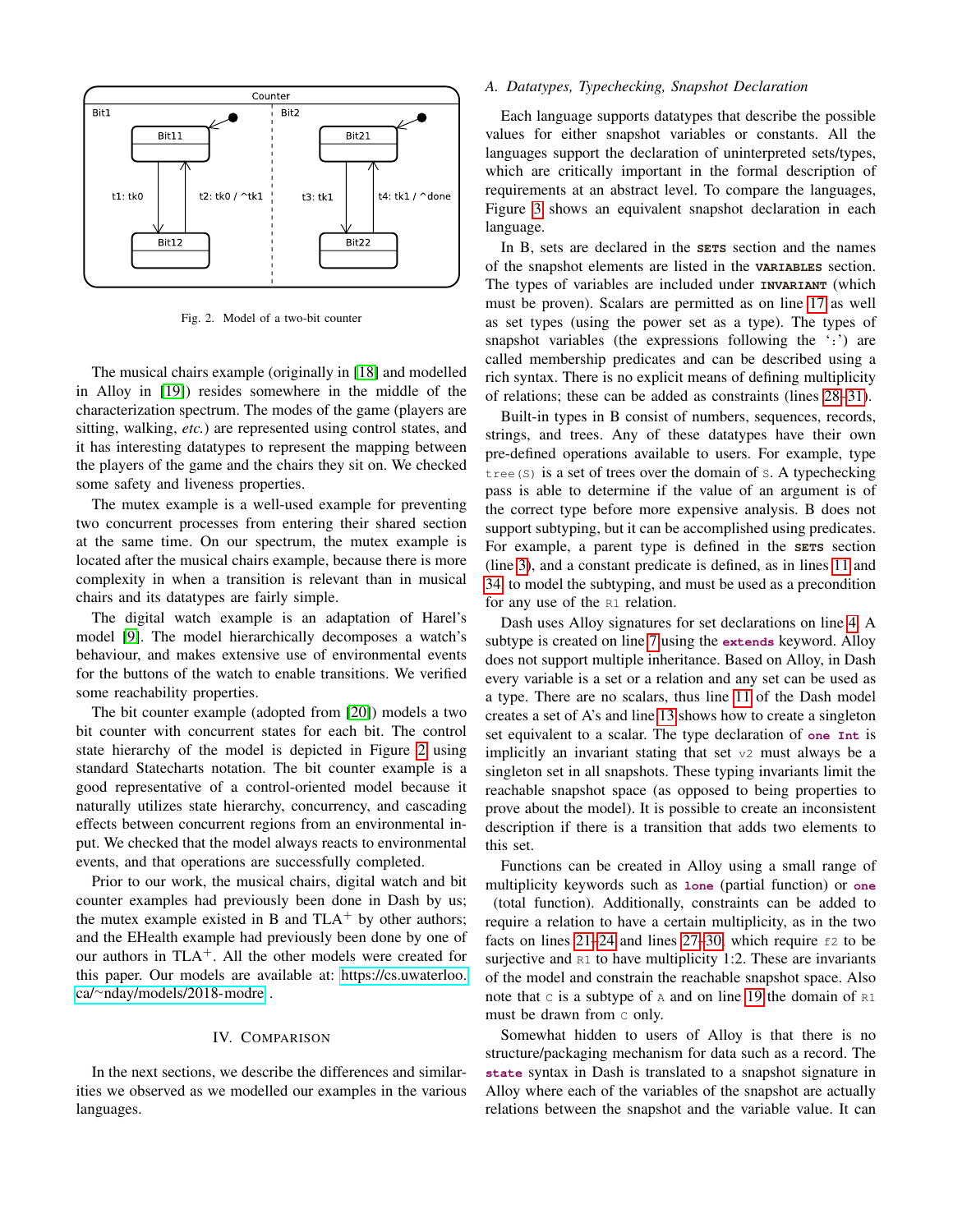```
\begin{array}{cc} 1 & // & B \\ 2 & \text{SETS} \end{array}2 SETS
 3 A; B;
 4 Event = \{ev1, ev2\}5
 6 VARIABLES
      v1, v2, f1, f2, R1,
 8 event
 9
10 CONSTANTS
11 isC
12
13 INVARIANT
14 // a set of A
15 v1: POW(A) &
16 // a singletone integer
17 v2: INTEGER &
18 // a total function
19 f1: A --> B &
20 // a surjective function
21 f2: A -->> B &
22 // binary relations
23 R1: A \times B \& 24 // Multiple
      // Multiple events can
        happen simultaneously
25 event: POW(Event) &<br>26 // multiplicity cons
      // multiplicity constraint
27 // isC is predicate for
        subtype
28 !(var).(var: A & isC(var)
         \texttt{<=}29 card(R1(var)) = 2 \&30 not (isc(var)) =>
31 card(R1(var)) = 032
33 PROPERTIES
                                       \frac{1}{2} // Dash<br>2 open ut
                                          2 open util/integer
                                       3
                                       4 sig A,B {}
                                       5
                                       6 // C is a subtype of A<br>7 \sin C extends A {}
                                          7 sig C extends A {}
                                       8
                                       9 state Example {
                                      10 // a set of A's
                                      11 v1: set A,
                                      12 // a singleton set of Ints
                                      13 v2: one Int,
                                      14 // total function
                                      15 f1: A one -> one B,
                                      16 // function
                                      17 env f2: A -> one B,
                                      18 // This means C x B
                                      19 R1: C -> B,
                                      20
                                      21 fact f2_is_Surjective {
                                      22 all b:B |
                                      23 some a:A | a->b in f2
                                      24 }
                                      25
                                      26 // R1 multiplicity is 1:2<br>27 fact R1_multiplicity {
                                            fact R1_multiplicity {
                                      28 all a:A |
                                      29 #a.R1 = 2
                                      30 }
                                      31
                                      32 event ev1 {}
                                      33
                                      34 }
                                                                             1 \times TLA+2 EXTENDS Integers, FiniteSets
                                                                             3
                                                                             4 CONSTANTS
                                                                             5 A, B, C
                                                                             6
                                                                                7 VARIABLES
                                                                             8 v1, v2, f1, f2, R1, ev1
                                                                             9
                                                                            10 \setminus * helper operators<br>11 Range(f) ==
                                                                                Range(f) ==
                                                                            12 {f[x] : x \in DOMAIN f}
                                                                            13 SurFun(a, b) ==
                                                                            14 {f \in [a \rightarrow b]}:
                                                                            15 b = Range(f)}
                                                                            16 Singleton(S) ==
                                                                            17 {{i} : i \in S}
                                                                            18 RelRange(R) ==
                                                                            19 {x[2] : x \in R}
                                                                            20 RelDomRes(S, R) ==
                                                                            21 {x \in R : x[1] \in S}
                                                                            22 OneToN(R, n) ==
                                                                            23 \lambda x \in RelDom(R) :
                                                                            24 Cardinality(RelRan(
                                                                                     RelDomRes(R, \{x\})) = n\begin{array}{c} 25 \\ 26 \end{array}TypeOK ==27 /\ v1 \in A
                                                                            28 \sqrt{v^2 \sin Singleton(Int)}<br>
29 \sqrt{f} \sin A \rightarrow B\land f1 \in [A -> B]
                                                                            30 / \ f2 \in SurFun(A, B)
                                                                            31 \star \ X means cross product<br>32 \land R1 \in C \X R
                                                                                     32 /\ R1 \in C \X B
                                                                            33 /\ OneToN(R1, 2)
                                                                            34 /\ ev1 \in BOOLEAN
```
<span id="page-4-16"></span><span id="page-4-15"></span><span id="page-4-14"></span><span id="page-4-13"></span><span id="page-4-12"></span><span id="page-4-11"></span><span id="page-4-0"></span>Fig. 3. Snapshot Declarations in B, Dash, and TLA<sup>+</sup>

be confusing to users to understand the output of the analysis (*e.g.,* counterexamples for model checking) when a variable name is actually a relation.

<span id="page-4-6"></span><span id="page-4-3"></span><span id="page-4-2"></span>34 isC: A --> **BOOL**

Alloy has no built-in datatypes, but it has library modules for the types Booleans, integers, lists, and graphs. The lack of built-in types in Alloy, in particular the integer type, comes from the finite model approach to analysis; since Alloy does not support the full behaviour of integers. Integers are a finite set of abstract objects just like any other set in Alloy. Typechecking is limited to checking if a set must be empty under the constraints of a specification [\[21\]](#page-9-20).

In  $TLA^+$ , sets are often used as building blocks for more complex datatypes. For instance, the *Peano* module includes Peano's axioms used for the set Nat of natural numbers, with its zero element and the successor function [\[13\]](#page-9-12). In recent  $TLA^+$  versions, naturals along with other standard modules such as bags and sequences are built into  $TLA<sup>+</sup>$  and are implemented in the host language (Java) to improve efficiency.

In  $TLA^+$ , a snapshot declaration is created by declaring the variables in the **VARIABLES** section. Because  $TLA<sup>+</sup>$  does not have a type system, typing constraints are explicitly stated as regular constraints. An example of this is demonstrated in the right-most column of Figure [3,](#page-4-0) where  $TypeOK$  is a

<span id="page-4-18"></span><span id="page-4-17"></span>typing invariant. These invariants must be proven. In our experience, having to manually add typechecking invariants in the absence of a typechecker can be error-prone, and can hinder the debugging experience: errors arising from violating typing constraints can result in cryptic error messages.

Lastly,  $TLA<sup>+</sup>$  distinguishes between relations and functions: a function is an object mapping a domain to a codomain, described using the '==' syntax, but a relation is a set of tuples. Functions are used behind the scenes for defining many of the built-in datatypes like sequences (tuples) and records.

Dash provides explicit syntax for stating that a snapshot variable is part of the environment (using the keyword **env**), meaning that it is monitored and not controlled. This distinction affects the semantics of transitions in that an environmental variable is allowed to change non-deterministically whereas a non-environmental variable is either constrained in the transition or keeps its previous value. B and  $TLA^+$  do not provide this distinction.

Dash has explicit syntax for creating events (illustrated on line [32\)](#page-4-16), which are occurrences at a moment in time (*e.g.,* "button pressed", "card swiped"). Events are often helpful in describing the abstract behaviour of reactive systems. The semantics of events is that they persist as long as transitions are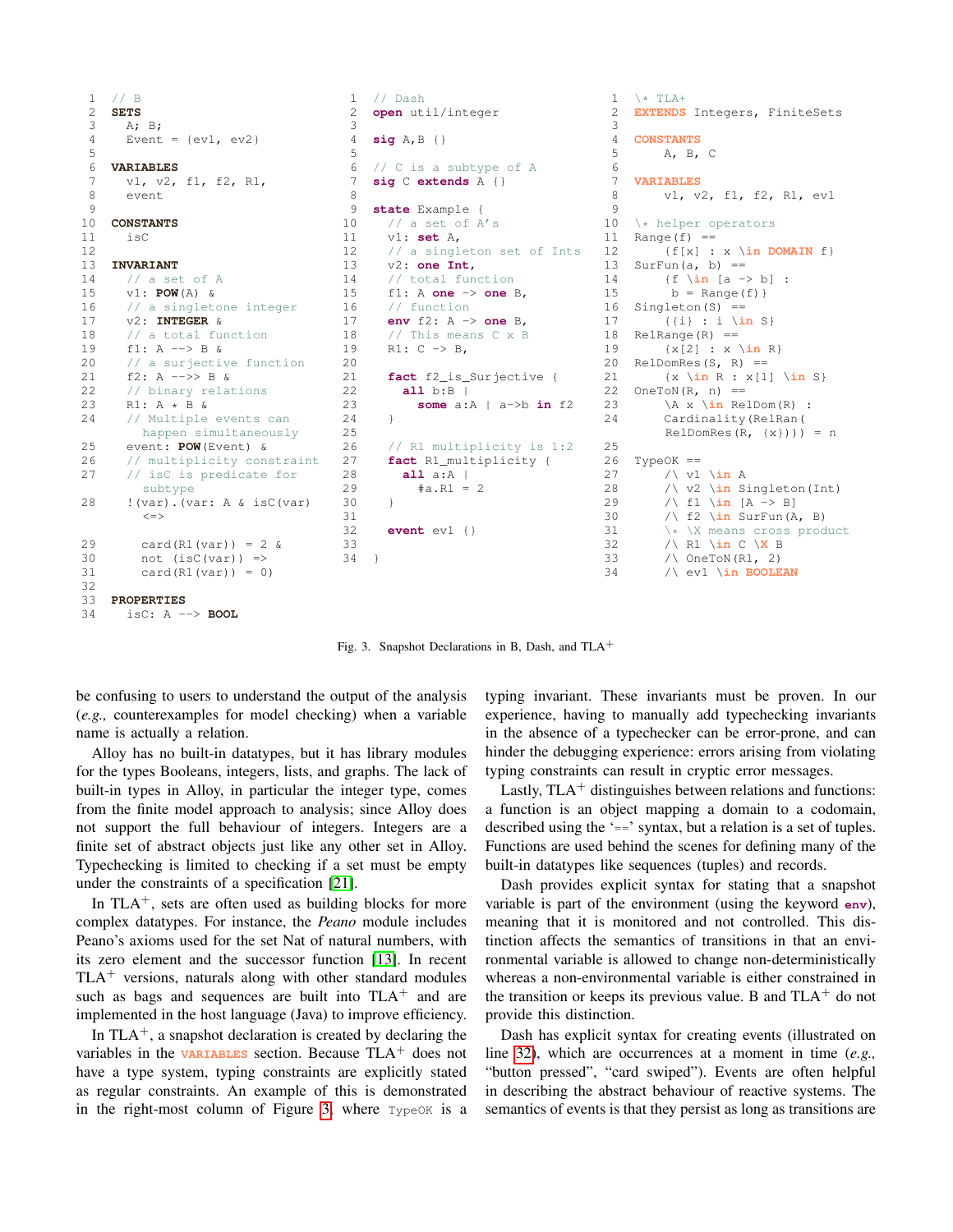enabled allowing multiple transitions to be taken in response to an environmental input. Neither B nor  $TLA^+$  support named events so some representation, such as making them Booleans, must be chosen by a modeller.

None of the languages explicitly support operators for dynamic allocation of parts of the state (*i.e.,* "new" as in Spin [\[22\]](#page-9-21)).

## *B. Expressions*

In this section, we discuss what operators are available to write expressions in each language.

Since all the languages are based on first-order logic and set theory, their expressions are reasonably similar in succinctness. They all provide operations to modify relations and functions. Alloy/Dash makes extensive use of the join (.) operator; in particular variables that are part of a snapshot, s, can be accessed using s.v, which actually means the join operation of the snapshot set with the relation, but looks very much like a record access.

B has the most imperative style in that changes to variables in a postcondition of an operation and initial values of variables are both described using the assignment syntax. Assignment can be to a non-deterministically chosen value. These assignments can be combined using operators such as  $| \cdot | \cdot \rangle$  and ';' for parallel and sequential assignments, respectively.

In addition to the common operators,  $TLA<sup>+</sup>$  has the following constructs: **CHOOSE** operator, **IF**..**THEN**..**ELSE** expressions, **CASE** expressions, and **LET**..**IN** expressions.

Each language has packaging mechanisms for expressions to support modularity in specifications. In Dash, the **pred** construct of Alloy is a named, parameterized constraint that can be used in other constraints. Similarly, the **fun** construct of Alloy is a named, parameterized function that returns a value and can be used in other constraints. Alloy functions and predicates are unfolded prior to analysis. In B, functions and relations must be declared in the **CONSTANTS** section and axiomatized in the **PROPERTIES** section. There is no mechanism to define blocks with return values that do not form part of the model space, such as Dash/Alloy predicates and functions. In  $TLA<sup>+</sup>$ , one can define new operators using '=='. For instance, on lines [11-](#page-4-17)[12](#page-4-18) of the right-most column in Figure [3](#page-4-0) we define the Range operator, which is absent in  $TLA^+$ .  $TLA^+$  also supports recursive and higher-order operators, which take other operators as arguments.

#### *C. Initialization, Transitions, and Transition Relation*

In this section, we discuss how a transition system is created in each language. Each transition is an atomic set of constraints that relate a pair of snapshot elements. To illustrate this discussion, Figures [4](#page-6-0) and [5](#page-7-0) show equivalent parts of the musical chairs example in the three languages. Type constraints in B and  $TLA<sup>+</sup>$  have been omitted for brevity. Table [I](#page-7-1) summarizes some of the terminology used in the three languages.

Initialization: B and Dash have explicit sections devoted to expressing the initial constraints, whereas in  $TLA^+$  any definition name can be used; by convention, it is Init as on line [12](#page-7-2) and later it is referred to directly in the statement of the transition system on line [51.](#page-7-3) In Dash and  $TLA^+$ , any constraints can be used to limit the initial variable values so their initial constraints are similar (subject to differences in the syntax). In TLA<sup>+</sup>, every variable must be initialized, which means that it is mentioned in an initialization constraint. For initialization in B, assignments  $($  :=') and non-deterministic choice from a set  $(:,:)$  must be used for all variables, and combined by parallel composition  $('||')$ . Because of this limitation, we were unable to specify that initially the number of players is one greater than the number of chairs. We could have made this a snapshot constraint (*i.e.,* always true) but that would be stronger than an initial constraint and we wanted to make it a property that is proven to be invariant about the model, so we chose to leave it out and make it true when we chose the scopes for analysis. Our B model of musical chairs requires the extra variables PickedPlayer and PickedChair (for reasons that we will explain later) so these must also be initialized.

Transitions: Figures [4](#page-6-0) and [5](#page-7-0) include one musical chairs transition in each language – the one for when the music stops and the players find seats, populating the occupied function. In B, transitions are called **OPERATIONS**; in Dash, the keyword  $\tau$ **trans** is used; in TLA<sup>+</sup> no keyword is necessary because users must model explicitly how the transitions will be combined. Because Dash has labelled control states, it can make the modes of musical chairs (standing, sitting, *etc.*) the source state of transitions, whereas in B and  $TLA<sup>+</sup>$ , these modes are variables and referred to in the preconditions of the transitions. It might have been possible to eliminate the state variable completely based on the status of the occupied variable, but this simplification would not be possible in all models. The textual description of the state hierarchy in Dash allows a transition to recognize its context and implicitly determine its source state, which makes the description more concise.

Dash has explicit events (such as MusicStops) to describe the occurrence of the music ending. In B, we encoded an event set (called event). In  $TLA^+$ , we used a Boolean variable to represent when the music is on or off. There are multiple ways to encode events, but depending on a user's understanding of the problem, explicit events may feel more natural to use.

In  $TLA^+$  any expression relating snapshots can describe a transition. Furthermore, in  $TLA<sup>+</sup>$  there is no syntactic distinction between preconditions and postconditions. In B, the precondition and postcondition are explicitly labelled (keywords **PRE** and **THEN**), as in Dash (keywords **when** and **do**). In Dash and  $TLA^+$ , unprimed variable values are the values of variables before a transition and primed versions of the variables refer to their value after the transition has been taken. In Dash any expression in the language can go in the precondition and postcondition of a transition. For example, the constraint that occupied is a total function is specified on lines [36–](#page-6-1)[37.](#page-6-2) The equivalent constraint in  $TLA<sup>+</sup>$  is on lines [30–](#page-7-4)[31,](#page-7-5) which uses a type-like syntax. In B, postconditions are more structured and must be stated as assignments. To mimic the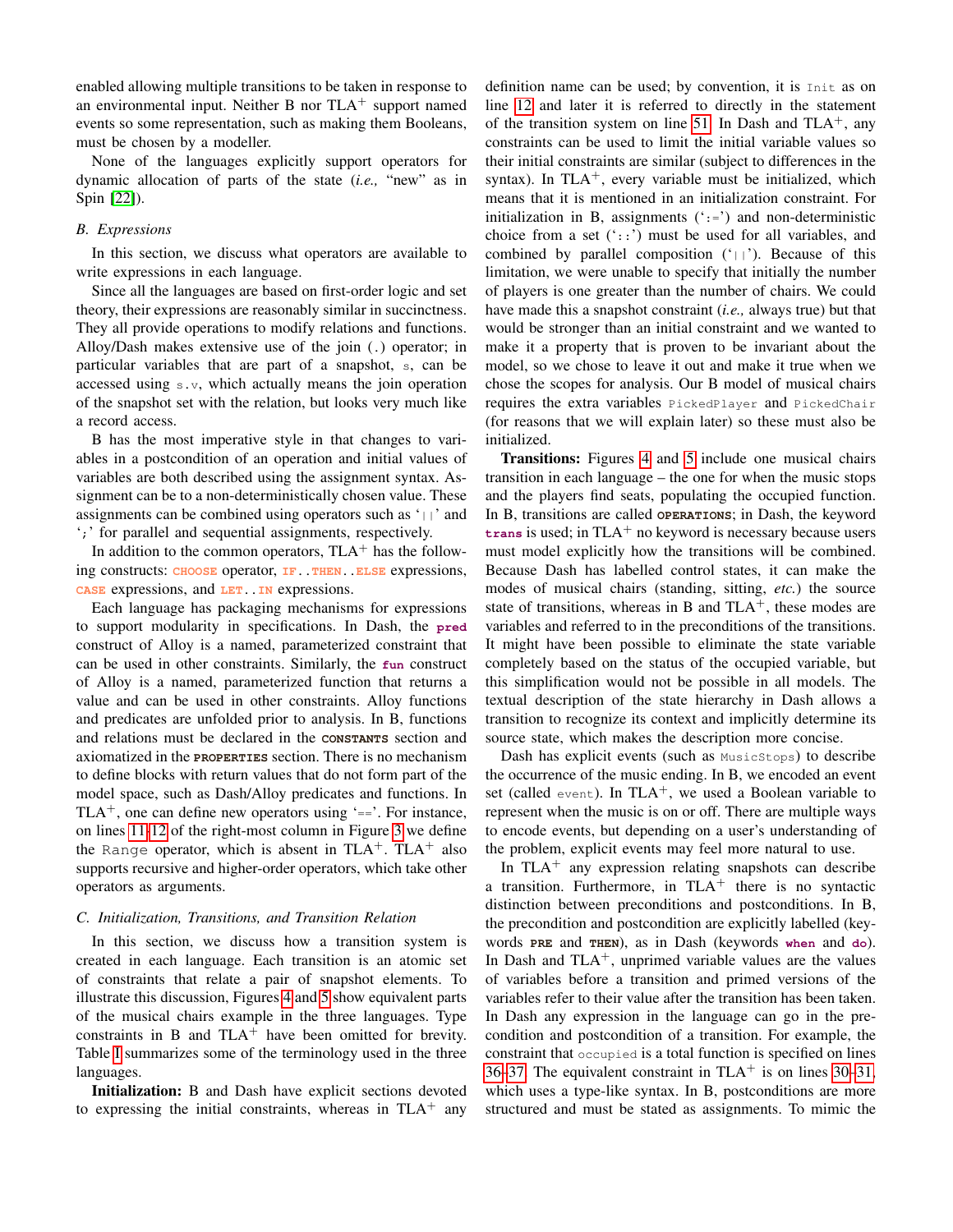```
1 // extracts of B model of musical chairs<br>2 SETS
   2 SETS
 3 State = {standing, sitting, walking, won};
 4 Event = {MusicStarts, MusicStops};
 5 Chairs;
 6 Players
 7
 8 VARIABLES
 9 activePlayers, state, PickedPlayer, PickedChair
       , occupied, activeChairs, event
10
11 INVARIANT
12 // type constraints
13 activePlayers : POW1(Players)
14 & state : State
15 & activeChairs : POW(Chairs)
16 & PickedPlayer : Players
17 & PickedChair : Chairs
18 & occupied : Chairs --> Players & event : Event 19
19
20 INITIALISATION
21 activePlayers, state, activeChairs, occupied,
       event :=
22 Players, standing, Chairs, {}, MusicStops ||<br>23 PickedPlayer :: Players ||
     PickedPlayer :: Players ||
24 PickedChair :: Chairs
25
26 OPERATIONS
27 ...
28
29 MusicStops =
30 PRE
31 event = MusicStops &
32 state = walking
33 THEN
34 state := sitting
35 END;
36
37 Assignment =
38 PRE
39 (not (dom(occupied) = activeChairs))
40 & state = sitting
41 THEN
42 PickedChair::(activeChairs - dom(occupied));<br>43 PickedPlayer::(activePlayers-ran(occupied));
       PickedPlayer::(activePlayers-ran(occupied));
44 occupied := (occupied \/
45 {PickedChair |-> PickedPlayer})
46 END;
47
48 ...
                                                    1 // extracts of Dash model of musical chairs<br>2 open util/integer
                                                      2 open util/integer
                                                    3
                                                    4 sig Chairs, Players {}
                                                    5
                                                    6 conc state Game {
                                                        // Game variables
                                                    8 activePlayers: set Players
                                                    9 activeChairs: set Chairs
                                                   10 occupied: Chairs set -> set Players
                                                   11
                                                   12 event MusicStarts {}
                                                   13 event MusicStops {}
                                                   14
                                                   15 init {
                                                   16 #activePlayers > 1
                                                   17 #activePlayers = (#activeChairs ).plus[1]
                                                   18 // all Chairs and Players included
                                                            activePlayers = Players
                                                   20 activeChairs = Chairs
                                                   21 occupied = none -> none
                                                   22 - 1\frac{23}{24}24 default state Start { ... }
                                                   25
                                                   26 state Walking {
                                                          trans Sit {
                                                   28 on MusicStops<br>29 goto Sitting
                                                   29 goto Sitting
                                                            30 do {
                                                   31 occupied' in
                                                   32 activeChairs -> activePlayers
                                                   33 activeChairs' = activeChairs
                                                   34 activePlayers' = activePlayers
                                                   35 // occupied' must be total function
                                                   36 all c : activeChairs' |
                                                   37 one c .(occupied')
                                                   38 // each occupying player is
                                                   39 // sitting on one chair
                                                   40 all p : Chairs.(occupied') |
                                                   41 one occupied'.p
                                                   42 }
                                                   43 }
                                                   44 }
                                                   45
                                                   46 state Sitting { ... }
                                                   47 state End { ... }
                                                   48 }
```

```
49 END
```
<span id="page-6-2"></span><span id="page-6-1"></span><span id="page-6-0"></span>Fig. 4. Musical Chairs in B and Dash

constraints on occupied in the postcondition of the transition, in B we had to decompose it into two operations (MusicStops and Assignment) where Assignment incrementally matches a player with a chair. An operation will be completed only if the precondition is satisfied. In any of these operations, the generalized substitutions or assignments can be taken in parallel or sequentially, by using  $\vert \cdot \vert$  for parallel and  $\vert \cdot \vert$  for sequential.

Dash includes some syntactic sugar for writing transitions concisely, which we have not illustrated. Transition comprehension allows a set of similar transitions (*e.g.,* every state has a transition to an error state on an error event) to be expressed using a pattern. Add-ons allow an action (*e.g.,* increase a counter) to be added to multiple transitions. And transition templates provide a parameterized way to create transitions.

**Transition Relation:** In  $TLA^+$ , the transition relation must be stated explicitly (line [51\)](#page-7-3), thus modellers have complete flexibility in how the transitions are combined. Contradictions within a postcondition can cause deadlock as no transition can be taken.

In B, the transition relation is implicitly  $(\text{pre}_1 \land \text{post}_1) \lor$  $(pre_2 \wedge post_2) \vee \ldots$ ; which means if more than one precondition is satisfied, only one of the postconditions needs to be satisfied.

In Dash, the transition relation is formed implicitly following the semantics of concurrent, hierarchical state machines.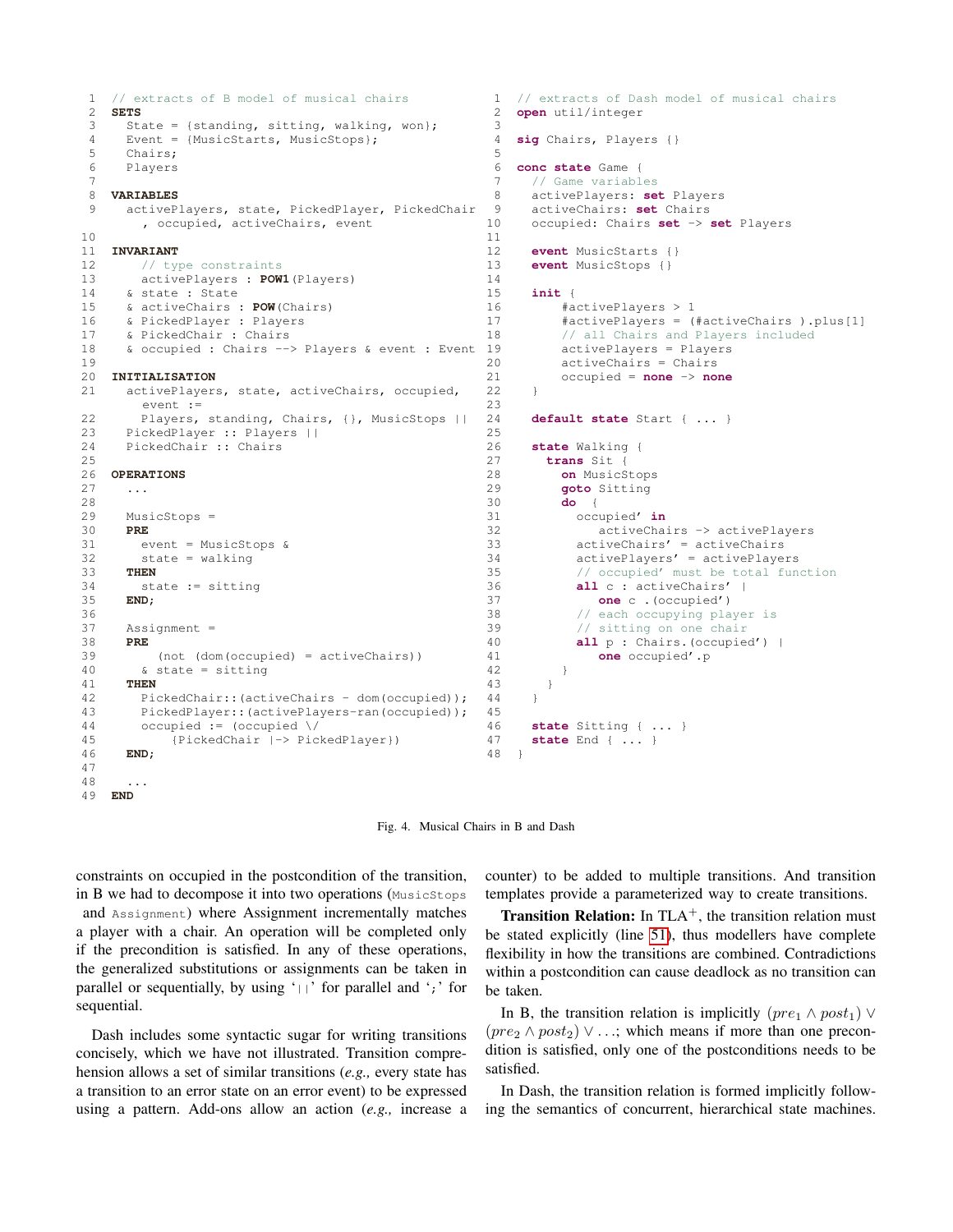TABLE I COMPARING TERMINOLOGY OF B, DASH, AND TLA<sup>+</sup>

<span id="page-7-1"></span>

| Language           | Initial State (s)     | Transitions $(s,s')$ | Snapshot Constraint (s)                       | What is Verified                               |
|--------------------|-----------------------|----------------------|-----------------------------------------------|------------------------------------------------|
|                    | <b>INITIALISATION</b> | <b>OPERATIONS</b>    | <b>PROPERTIES</b>                             | <b>INVARIANT</b> (may include type constraints |
|                    |                       |                      |                                               | on snapshot elements), assertions, LTL         |
| Dash               | init                  | trans                | invariant, type constraints                   | CTL with fairness constraints                  |
| $TLA$ <sup>+</sup> | Init                  | implicit             | <b>ASSUME</b> state and action constraints in | invariants (may include type con-              |
|                    |                       |                      | model settings                                | straints), extended LTL                        |

```
1 \star extracts of TLA+ model of musical chairs<br>2 EXTENDS Integers, FiniteSets
    EXTENDS Integers, FiniteSets
 3
 4 CONSTANTS CHAIRS, PLAYERS
 5
 6 VARIABLES
 7 activePlayers, activeChairs,
 8 occupied, music_playing, state
 9
10 STATE_ == {"Start","Walking","Sitting","Won"}
11
12 Init ==
13 /\ Cardinality(activePlayers) > 1
14 /\ Cardinality(activePlayers)
15 = Cardinality(activeChairs) + 1
16 \times all Chairs and Players included<br>17 \land activePlayers = PLAYERS
     /\ activePlayers = PLAYERS
18 \sqrt{\atop{\text{activeChairs}}} = CHAIRS<br>19 \atop{\text{initiality the empty f}}19 \setminus initially the empty function<br>20 / occupied = <<>>
     /\ occupied = \langle\langle\rangle\rangle21 /\ music_playing \in BOOLEAN
22 /\ state = "Start"23
24 ...
25
26 Sit ==<br>27 /\ st
     \sqrt{2} state = "Walking"
28 /\ ∼music_playing
29 \setminus force occupied to be total<br>30 \setminus occupied' \setminus in
     30 /\ occupied' \in
31 [activeChairs -> activePlayers]
32 \star each chair maps to only one player<br>33 \star \A is forall
33 \star \lambda is forall<br>34 / \ \ A c \ in activ
      34 /\ \A c \in activeChairs,
35 p1, p2 \in activePlayers:
36 occupied'[c] = p1 /\ occupied'[c] = p2
37 \implies p1 = p238 \setminus each occupying player sits on one chair<br>39 \setminus \ A n \ in Bange (occupied').
39 / \lambda p \in \mathbb{Z} Range(occupied'),
           40 c1, c2 \in DOMAIN occupied':
41 occupied'[c1] = p /\ occupied'[c2] = p
42 \t = \c243 /\ state' = "Sitting"
44 /\ UNCHANGED <<activeChairs, activePlayers,
          music_playing>>
45
46 ...
47
48 Next == \ldots \/ Walk \/ Sit \/ ...
49
50 vars == << activePlayers, activeChairs,
         occupied, music_playing, state >>
51 Spec == Init \wedge [][Next]_vars
```

```
Fig. 5. Musical Chairs in TLA<sup>+</sup>
```
For a transition to be taken, the snapshot must include the source state of the transition and transitions exiting states at a higher level in the hierarchy have priority over lower states. Particularly distinct from the other languages is the concurrent states found in a Dash model. Because of this concurrency, Dash makes the distinction between big steps and small steps in the transition relation. Big steps consist of multiple small steps, which are each one transition. In a big step, at most one transition per concurrent region can be taken. Environmental events can change only at big step boundaries (called a stable snapshot) so the occurrence of an environmental event can trigger multiple transitions as long as the transitions are in different concurrent regions. Events generated by one transition can trigger other transitions (in different concurrent regions) within the same big step as happens in the bit counter example.

The difference between these methods of creating a transition relation from the transitions was most noticeable in the bit counter example, which has concurrency. In the  $TLA<sup>+</sup>$  model, since the sequence of transitions to be taken following a tick was clear from the model, the transitions of state Bit1 and state Bit2 (see Figure [2\)](#page-3-1) were collapsed into one transition where all state changes happened in the same step. In another concurrent model, it may not be so obvious how to create a transition relation combining transitions in concurrent regions.

Frame Problem: All languages face the issue of how snapshot variables are allowed to change in a step. In  $TLA^+$ , every variable must be constrained by the transition, either by being declared **UNCHANGED** or by a predicate describing its value in the next state. In B, any variable not mentioned in the assignments retains its value from the previous step. This choice of semantics follows from B's imperative nature. In Dash, with its syntactic designation of environmental variables, if the primed version of a non-environmental variable is not mentioned in the postcondition, it keeps its value from the previous snapshot; environmental variables are unconstrained in the next stable snapshot and may not be constrained in postconditions. In Dash, there is the potential for an invariant (**fact**) to contradict the postcondition of a transition, which means that no transition system exists that satisfies the description.

Stuttering: The semantics of each language define what happens if there is no transition to be taken. If none of the preconditions are satisfied, B takes the generous approach and can make a transition to a state that satisfies the constraints defined in the **INVARIANT** section. In Dash, the non-environmental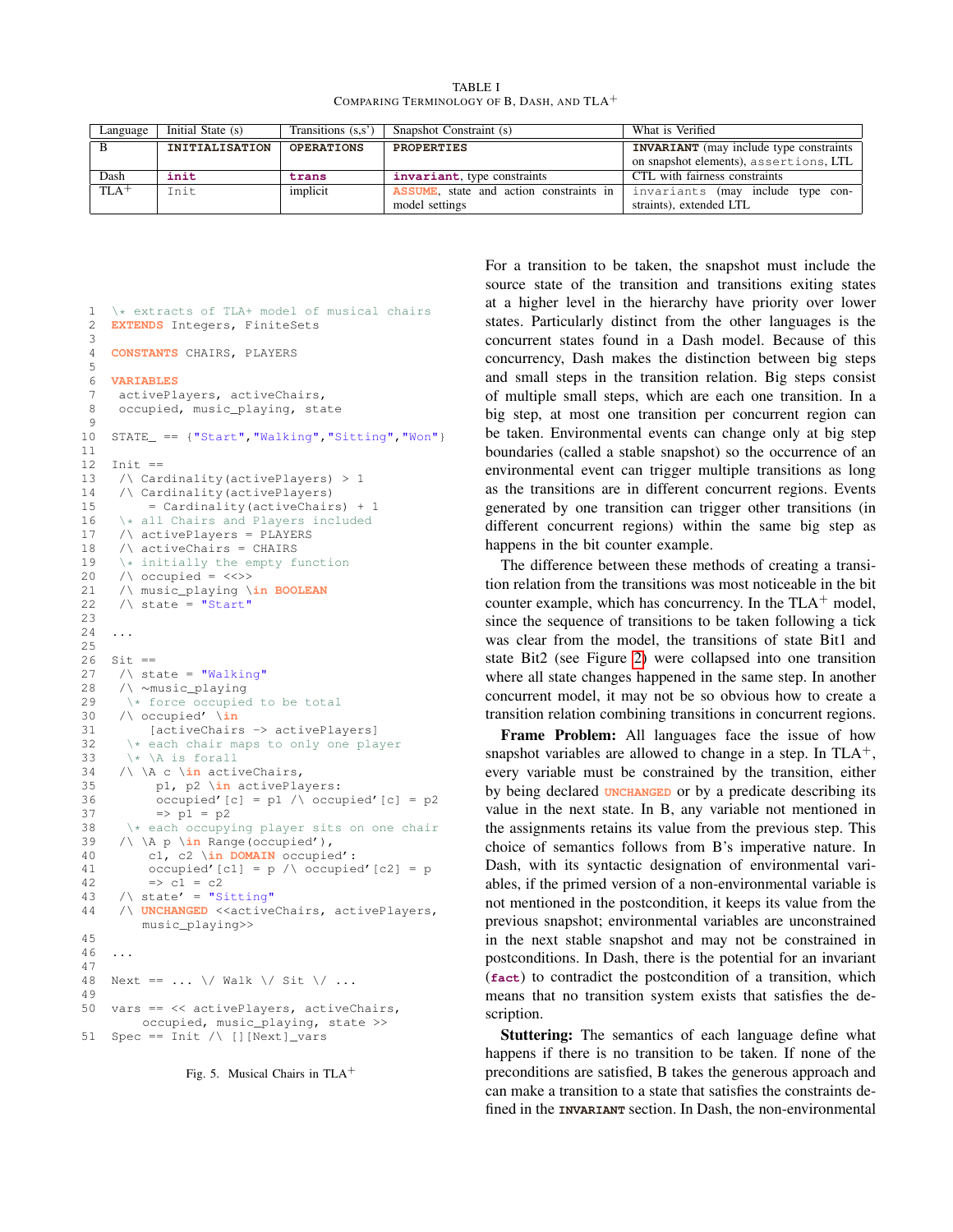variables remain unchanged but the environmental variables can change. In  $TLA^+$ , a transition relation is accompanied by a tuple of variables such that every transition either satisfies the transition relation or leaves those variables unchanged. This admits stuttering transitions that do not affect those variables. In TLA<sup>+</sup> this is specified using the  $[]$ [Next]\_vars] (line [51\)](#page-7-3) notation, where Next is the transition relation of the specification and vars is a tuple of variables. Lastly, if the system reaches a snapshot where the precondition of no action holds, the system is said to have reached deadlock.

Snapshot Constraints: A snapshot constraint is a constraint on all snapshots that implicitly limits the reachable snapshot space beyond how transitions have already limited it. In B, these are called **PROPERTIES** and are used to limit the behaviour of constants rather than snapshot variables. It is possible to create an inconsistent model through contradicting constraints. In Dash, these are part of an **invariant** block and they can limit any part of the model. In  $TLA<sup>+</sup>$ , there are assumptions, written in the **ASSUME** block. Snapshot and action constraints, written in TLC model settings, can restrict possible snapshots and transitions respectively. In Dash and  $TLA^+$ , the combination of transitions and snapshot constraints may result in an inconsistent/deadlocked model.

The final column of Table [I](#page-7-1) states the term each language uses as the name of the section describing the propertiesto-be-verified (if these go in a particular section) and the kind of properties allowed. In B and  $TLA^+$ , invariants, which may include type constraints, are part of the properties-to-beverified; whereas in Dash, invariants and type constraints limit the reachable snapshot space.

### *D. Scalability*

In this section, we consider how well the modelling languages support larger models, which require decomposition. In B, modules can be linked via one of **INCLUDES**, **SEES**, **USES**, **EXTENDS**, **PROMOTES**, and **IMPORTS** sections. By mentioning the name of a machine within these sections of another machine, the machines can interact.

In Dash, the state hierarchy provides a means of decomposing a model. Models parts can be written in multiple files and file concatenation is used to put the parts together. The snapshot declaration itself can be decomposed into parts that appear at different places in the state hierarchy. To reference a snapshot element declared in a different state, its name is prefixed by the state where it is declared. Separate namespaces create interfaces while still using global communication.

 $TLA<sup>+</sup>$  has a module system, which allows modellers to group related pieces of a specification together. Typically, each module resides in its own file. Modules can extend other modules, using the **EXTENDS** keyword, which brings definitions and declarations into scope. Submodules can be created by nesting one module inside another.  $TLA<sup>+</sup>$  also has a mechanism for instantiating modules, using the **INSTANCE** and **WITH** keywords, which not only allows for creating multiple instances of a module with different values substituted for the declared variables, but can also be used as a mechanism for variable hiding [\[13\]](#page-9-12).

## V. RELATED WORK

Comparisons between modelling languages are useful to provide users with a means of discerning which modelling language is most suitable for their systems. Some textbooks (*e.g.,* [\[23\]](#page-9-22), [\[24\]](#page-9-23), [\[25\]](#page-9-24), [\[26\]](#page-9-25)) introduce various formal and informal modelling languages each with their own examples (or occasionally the same example) to illustrate the language. Ardis *et al.* [\[27\]](#page-9-26) compared a number of formal modelling languages on the same example, however, none of the languages they compared are the three languages we include. The criteria these authors created to compare the languages are much higher level concerns, such as testability and language maturity, than our comparison which focuses on how a model is written in a language. Lamport and Paulson [\[28\]](#page-9-27) compare specification with and without a type system. Newcombe *et al.* [\[29\]](#page-9-28) compare  $TLA^+$  and Alloy, and conclude that  $TLA^+$ 's data operations, together with its higher order and recursive operators, make descriptions simpler than Alloy's for engineers particularly with respect to nested record structures. Our comparison focuses more on the semantics of the transition system constructs whereas Newcombe *et al.* focus on usage of the language and its tool support. Sullivan *et al.* [\[30\]](#page-9-29) compared three methods for modelling transition systems in Alloy (without extensions) for performance.

We chose to compare our new language, Dash, to B and  $TLA<sup>+</sup>$  because of the similarities in the target audience of the three languages, namely, abstract, formal specification early in the development process. Other similar languages that we could have compared to are: Z [\[1\]](#page-9-0), VDM [\[2\]](#page-9-1), Abstract State Machines (ASMs) [\[31\]](#page-9-30), and Event-B [\[32\]](#page-9-31), which all describe transition systems abstractly. In particular, we plan to compare to Event-B, which uses "events" (which are not the same as Statecharts' events) as packages of behaviour. Dash is the only language that has native support for events and other common control-oriented abstractions, and at the same time provides rich datatypes for specifying data-oriented models. Even though control state hierarchy can be encoded into these languages (*e.g.,* [\[33\]](#page-9-32)), the task is not trivial.

Statecharts-based languages and UML state machines [\[34\]](#page-9-33) provide a graphical manner to describe system behaviour, but do not completely fall into the category of declarative specification languages: their semantics are often not fully formal and they lack support for declaring datatypes. OCL [\[35\]](#page-9-34) is a declarative language that can be used in combination with UML to constrain the pre and postconditions of transitions.

The languages of model checkers such a SMV [\[36\]](#page-9-35) and Spin [\[22\]](#page-9-21) are lower-level descriptions than what is often convenient for a user. nuXmv [\[37\]](#page-10-0) is a re-implementation and extension of SMV that adds support for verification of infinite datatypes, such as integers and reals, and incorporates a verification engine with state-of-the-art SAT-based algorithms. However, they all have limited support for userdeclared datatypes. Furthermore, in SMV/nuXmv the scope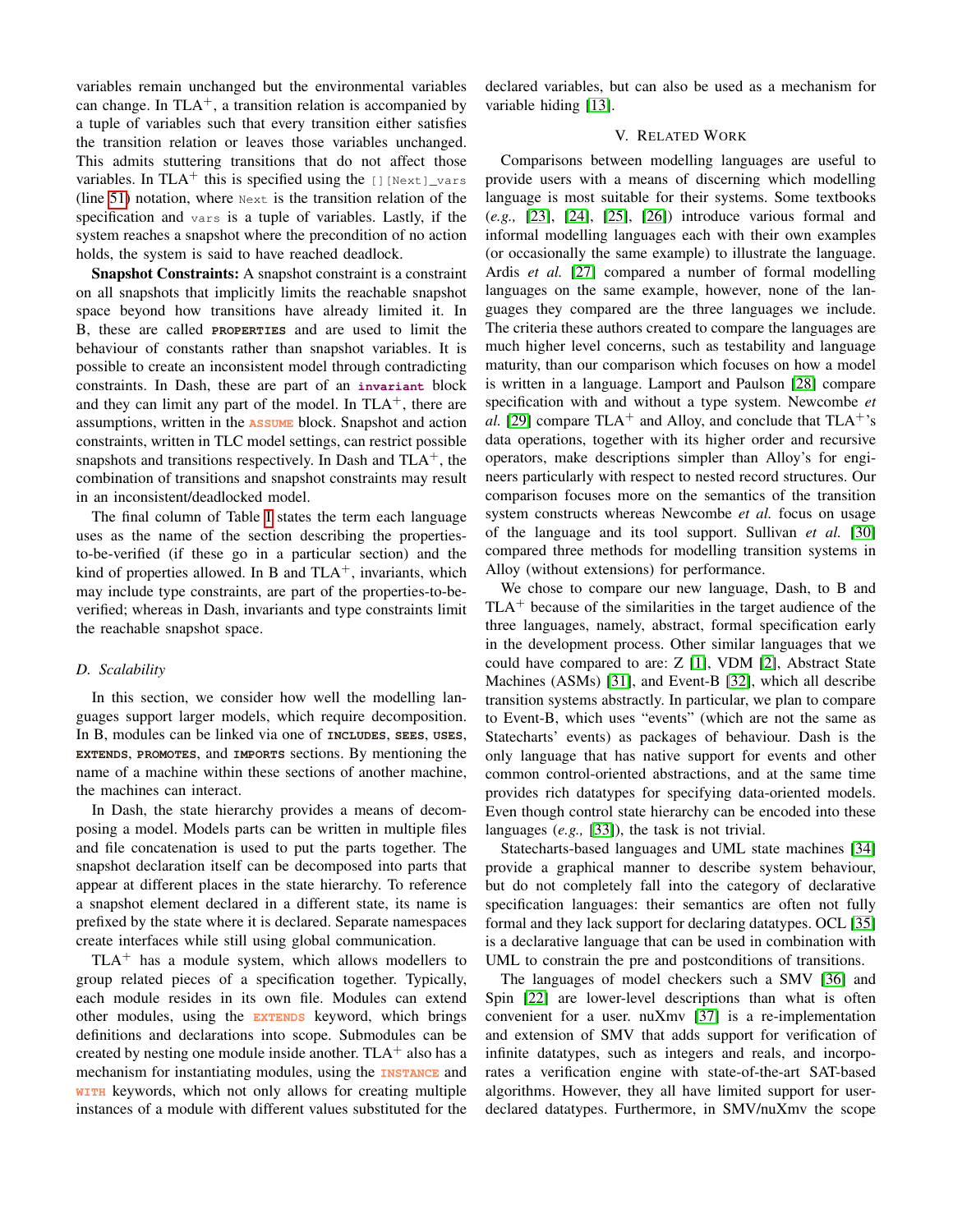of datatypes and relations must be set at modelling time, which forces users to modify their models every time they want to analyze and check properties in at larger scope. In contrast, in B, Dash, and  $TLA<sup>+</sup>$  scopes are set at analysis time. Chang and Jackson [\[38\]](#page-10-1) explored creating a BDD-based model checker for transition systems specified declaratively. One of the major differentiators of Spin is the support for dynamic changes to the number of processes, whereas in most other tools the scope of elements is fixed during the analysis. Many authors have explored translations from descriptions in higher-level modelling languages to the input languages of model checkers.

#### VI. CONCLUSION

Each modeller will have their own preferences and each system will have its own characteristics so we can draw few definitive conclusions regarding the three languages we compared. Overall, we found that B's typechecking would catch the most type errors prior to more expensive analysis, however, Dash/Alloy's subtyping is often convenient and natural for those with an object-oriented background. Alloy makes everything a set for simplicity in semantics and tool building, but it is a barrier for a novice user, and the lack of built-in types is unconventional. In B and  $TLA^+$ , the explicit typing constraints are properties to be checked whereas in Dash, the type constraints limit the reachable snapshot space, which often matches the user's intention for type constraints.  $TLA<sup>+</sup>$  provides the most flexibility to define the transition relation because users describe it explicitly, but this flexibility adds extra work for them. B and Dash force users to separate pre and postconditions of a transition, which provides clear structure to a model of a transition system. Dash stands out for control-oriented systems where transitions can naturally be factored based on modes and divided into concurrent regions. Modelling independent concurrency (where the synchronization between concurrent states is not obvious) in B and  $TLA<sup>+</sup>$ would be difficult and less clear. We hypothesize that the ability to model concurrent regions separately from each other is extremely valuable when modelling a distributed system. The importance of each of these factors must be considered relative to the domain of the requirements engineering problem.

In future work, we would like to extend our comparison to include other similar languages and also extend our comparison criteria to include an examination of tool support, which would address issues such as performance, robustness, and ease of understanding counterexamples.

#### **REFERENCES**

- <span id="page-9-0"></span>[1] J. M. Spivey, *The Z Notation: A reference manual*, ser. International Series in Computer Science (2nd ed.). Prentice Hall, 1992.
- <span id="page-9-1"></span>[2] C. B. Jones, *Systematic Software Development Using VDM (2nd Ed.)*. Prentice-Hall, Inc., 1990.
- <span id="page-9-2"></span>[3] J.-R. Abrial, *The B Book: Assigning Programs to Meanings*. Cambridge University Press, Aug. 1996.
- <span id="page-9-3"></span>[4] D. Jackson, *Software Abstractions*, 2nd ed. MIT Press, 2012.
- <span id="page-9-4"></span>Y. Yu, P. Manolios, and L. Lamport, "Model checking TLA+ specifications," in *CHARME*, 1999, pp. 54–66.
- <span id="page-9-5"></span>[6] A. Biere, A. Cimatti, E. M. Clarke, O. Strichman, and Y. Zhu, "Bounded model checking," *Advances in Computers*, vol. 58, pp. 117–148, 2003.
- <span id="page-9-6"></span>[7] J. Serna, N. A. Day, and S. Farheen, "Dash: A new language for declarative behavioural requirements with control state hierarchy," in *International Workshop on Model-Driven Requirements Engineering @ RE*. IEEE Computer Society, 2017, pp. 64–68.
- <span id="page-9-7"></span>[8] J. Serna, N. A. Day, , and S. Esmaeilsabzali, "Dash: Declarative modelling with control state hierarchy (preliminary version)," Univ. of Waterloo, Cheriton School of Comp. Sci., Tech. Rep. CS-2018-04, 2018.
- <span id="page-9-8"></span>[9] D. Harel, "Statecharts: A visual formalism for complex systems," *Sci. of Comp. Prog.*, vol. 8, no. 3, pp. 231–274, 1987.
- <span id="page-9-9"></span>[10] M. Leuschel and M. Butler, "ProB: an automated analysis toolset for the B method," *Soft. Tools for Tech. Transfer*, vol. 10, no. 2, pp. 185–203, 2008.
- <span id="page-9-10"></span>[11] A. ClearSy, "AtelierB," *Training Manual*, vol. 2, 2002.
- <span id="page-9-11"></span>[12] "Xtext," [https://eclipse.org/Xtext/,](https://eclipse.org/Xtext/) 2017, [Online; accessed 15-June-2018]. [Online]. Available:<https://eclipse.org/Xtext/>
- <span id="page-9-12"></span>[13] L. Lamport, *Specifying Systems: The TLA+ Language and Tools for Hardware and Software Engineers*. Addison-Wesley, June 2002.
- <span id="page-9-13"></span>[14] Y. Yu, P. Manolios, and L. Lamport, "Model checking TLA+ specifications," in *CHARME*. Springer, 1999, pp. 54–66.
- <span id="page-9-14"></span>[15] L. Lamport, "The PlusCal algorithm language," in *Theoretical Aspects of Computing*, ser. LNCS, no. 5684. Springer, 2009, pp. 36–60.
- <span id="page-9-15"></span>[16] K. Chaudhuri, D. Doligez, L. Lamport, and S. Merz, "Verifying Safety Properties With the TLA+ Proof System," in *International Joint Conference on Automated Reasoning*, ser. Lecture Notes in Artificial Intelligence, vol. 6173. Springer, Jul. 2010, pp. 142–148.
- <span id="page-9-16"></span>[17] J. S. Ostroff, "Validating software via abstract state specifications," York University, Tech. Rep. EECS-2017-02, 2017.
- <span id="page-9-17"></span>[18] N. Nissanke, *Formal Specification: Techniques and Applications*. Springer, 1999.
- <span id="page-9-18"></span>[19] S. Farheen, "Improvements to transitive-closure-based model checking in Alloy," MMath thesis, Univ. of Waterloo, Cheriton School of Comp. Sci., 2018.
- <span id="page-9-19"></span>[20] S. Esmaeilsabzali, "Prescriptive semantics for big-step modelling languages," Ph.D. dissertation, Univ. of Waterloo, Cheriton School of Comp. Sci., 2011.
- <span id="page-9-20"></span>[21] J. Edwards, D. Jackson, and E. Torlak, "A type system for object models," in *ACM SIGSOFT Software Engineering Notes*, vol. 29, no. 6. ACM, 2004, pp. 189–199.
- <span id="page-9-21"></span>[22] G. Holzmann, *The Spin model checker: primer and reference manual*. Addison-Wesley Professional, 2003.
- <span id="page-9-22"></span>[23] N. Nissanke, *Formal Specification: Techniques and Applications*. Springer, 1999.
- <span id="page-9-23"></span>[24] V. Alagar and K. Periyasamy, *Specification of Software Systems*. Springer, 1998.
- <span id="page-9-24"></span>[25] S. L. Pfleeger and J. M. Atlee, *Software Engineering: Theory and Practice*. Pearson, 2006.
- <span id="page-9-25"></span>[26] D. Bjoner and M. C. Henson, *Logics of Specification Languages*. Springer, 2008.
- <span id="page-9-26"></span>[27] M. A. Ardis, J. A. Chaves, L. J. Jagadeesan, P. Mataga, C. Puchol, M. G. Staskauskas, and J. Von Olnhausen, "A framework for evaluating specification methods for reactive systems experience report," *IEEE Trans. on Soft. Eng.*, vol. 22, no. 6, pp. 378–389, Jun. 1996.
- <span id="page-9-27"></span>[28] L. Lamport and L. C. Paulson, "Should your specification language be typed," *ACM Trans. on Prog. Lang. and Systems*, vol. 21, no. 3, pp. 502–526, 1999.
- <span id="page-9-28"></span>[29] C. Newcombe, "Why Amazon chose TLA+," *ABZ*, vol. 8477, pp. 25–39, 2014.
- <span id="page-9-29"></span>[30] A. Sullivan, K. Wang, and S. Khurshid, "Evaluating State Modeling Techniques in Alloy," in *Workshop on Software Quality Analysis, Monitoring, Improvement, and Applications*, 2017, pp. 11–13.
- <span id="page-9-30"></span>[31] E. Börger and R. Stärk, Abstract state machines: a method for high-level *system design and analysis*. Springer, 2012.
- <span id="page-9-31"></span>[32] J.-R. Abrial, *Modeling in Event-B: System and Software Engineering*, 1st ed. New York, NY, USA: Cambridge University Press, 2010.
- <span id="page-9-32"></span>[33] E. Sekerinski, "Graphical design of reactive systems," in *International B Conference*. Springer, 1998, pp. 182–197.
- <span id="page-9-33"></span>[34] "OMG unified modeling language," [http://www.omg.org/spec/UML/2.5/](http://www.omg.org/spec/UML/2.5/PDF/) [PDF/,](http://www.omg.org/spec/UML/2.5/PDF/) 2015, [Online; accessed 15-June-2018].
- <span id="page-9-34"></span>[35] "OMG object constraint specification (OCL) specification," [http://www.](http://www.omg.org/spec/OCL/2.4/PDF) [omg.org/spec/OCL/2.4/PDF,](http://www.omg.org/spec/OCL/2.4/PDF) 2014, [Online; accessed 15-June-2018].
- <span id="page-9-35"></span>[36] K. L. McMillan, "The SMV system," in *Symbolic Model Checking*. Springer, 1993.